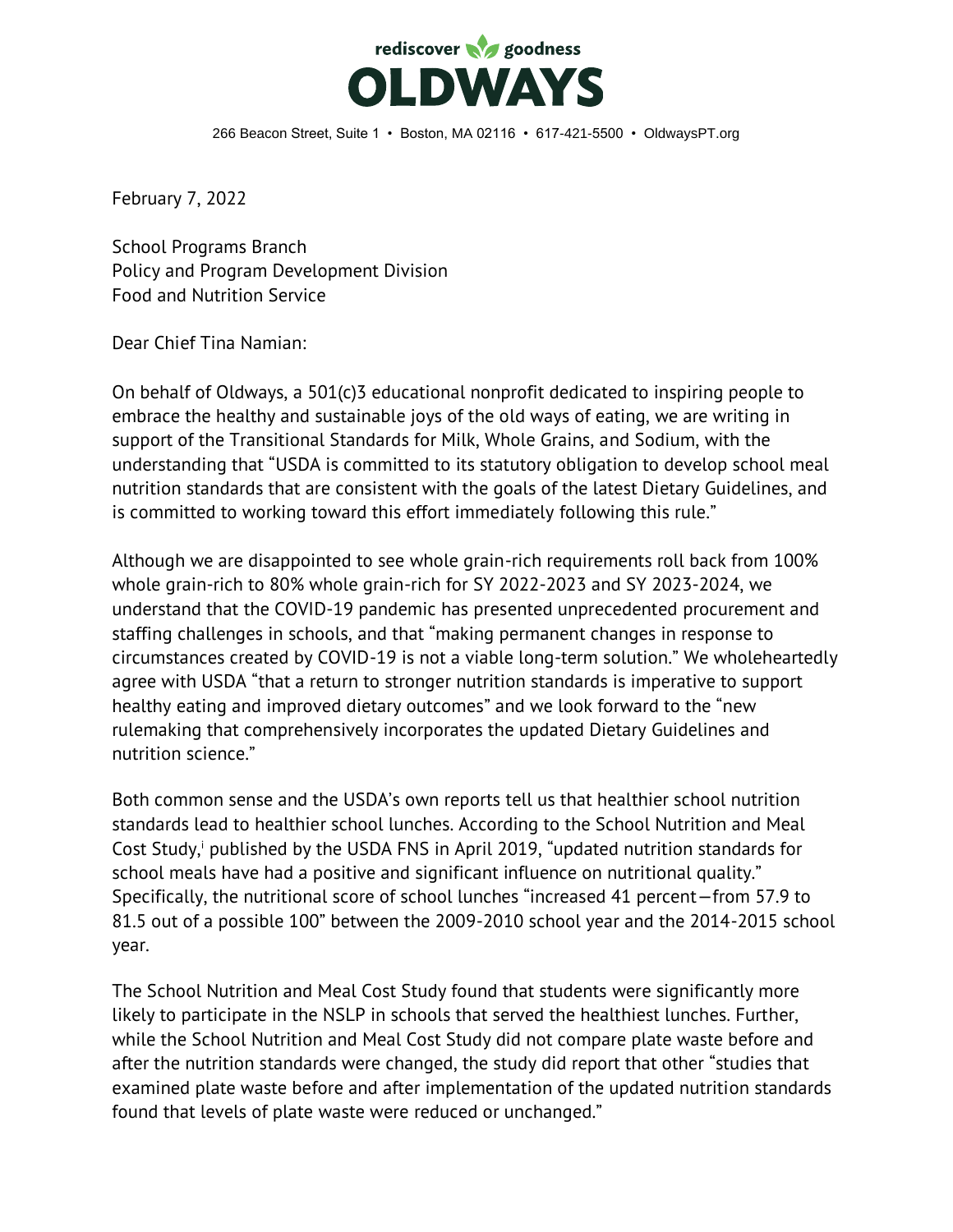

266 Beacon Street, Suite 1 • Boston, MA 02116 • 617-421-5500 • OldwaysPT.org

School lunch offerings have the power to shape students' preferences and build healthy habits for the long-term. Studies show that it can take 8-15 exposures to a food before children begin to accept it,<sup>ii</sup> meaning what ends up in the wastebasket today may very well become a dietary staple down the road. We can't help children build healthy habits for the long-term if we're not giving them a chance to try these healthy foods in the first place. Further, widespread evidence indicates that healthier school meals have actually reduced plate waste<sup>iii</sup> without reducing school meal participation<sup>iv</sup> in many districts.

Research consistently demonstrates that repeated exposure to whole grains can shift both food preferences and eating habits in favor of whole grain foods.<sup>v,vi</sup> The FNS is in an extraordinary position to not only help properly fuel children's growing brains and bodies, but also to help nurture students' appetites for nutritious food, thereby laying the foundation for lifelong healthy habits. We urge policy makers to prioritize the health and wellbeing of the next generation.

We thank the USDA and FNS for the opportunity to share our expertise on the proposed rule, and we look forward to learning more about how we can best support strengthening nutrition standards in schools.

Sincerely,

Carli Sf

**Caroline Sluyter** Program Director, Oldways Whole Grains Council Caroline@oldwayspt.org

Kelly Leblanc

**Kelly LeBlanc** Director of Nutrition, Oldways Kelly@oldwayspt.org

Dan Pozer-Simmott

**Sara Baer-Sinnott** President, Oldways Sara@oldwayspt.org